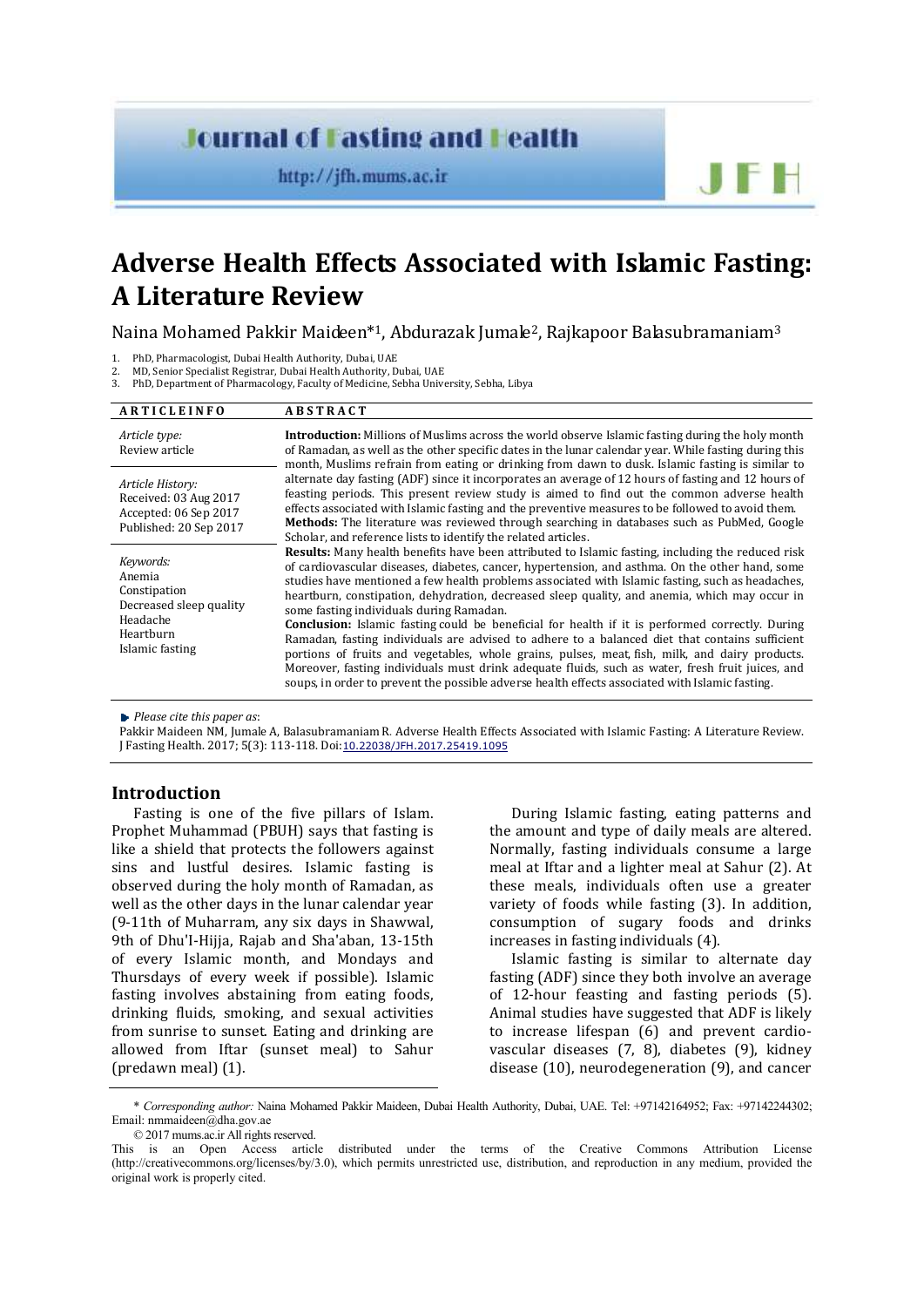(11). Islamic fasting is a healthy, nonpharmacological approach for health improvement, which is associated with numerous health benefits, including weight loss (12, 13), reduced inflammation (14), improved insulin sensitivity (15), detoxification (16), elevated endorphin levels (17), immune cell regeneration (18), and overcoming addictions (19). Furthermore, Islamic fasting has been shown to reduce hypertension (10), asthma (20), and rheumatoid arthritis (21).

Islamic fasting is often considered safe for healthy individuals (22). On the other hand, patients with chronic health problems, such as diabetes (23-31), hypertension (32-34), active ulcers (35-41), urolithiasis (42), and chronic kidney disease (43, 44) should consult healthcare professionals before starting to fast. Of note, Islam exempts ill individuals, travelers, and menstruating women from fasting (45)**.** 

## **Material and methods**

In the present study, the literature was reviewed through searching in databases such as PubMed, Google Scholar, and reference lists using keywords such as Islamic fasting, negative effects, Ramadan fasting, adverse effects, and health problems in order to identify the related articles in this regard.

Absolute refraining from foods and drinks from sunrise to sunset may disrupt homoeostasis (30), and some adverse health effects have been attributed to Islamic fasting, such as headaches, heartburn, constipation, dehydration, anemia, and decreased sleep quality, which could be minimized through specific preventive measures.

#### *Headaches*

Statistics suggest that the frequency of emergency department visits due to headaches is higher during the month of Ramadan compared to the other times of year (46). Caffeine withdrawal and hypoglycemia may induce headaches in fasting individuals (47). Some other influential factors in headaches include the activation of the sympathetic nervous system, hypothalamic dysfunction, dehydration, free fatty acids, insulin, and several other hormonal factors (48). Tensiontype headaches have been observed in the majority of the emergency visit cases during

Ramadan (49).

According to the literature, gradual reduction of consuming tea or coffee 1-2 weeks prior to Ramadan and drinking one cup of strong coffee at Sahur (predawn meal) may prevent the fasting-induced headaches that occur due to caffeine withdrawal (50). Additionally, consumption of foods with a low glycemic index could be effective in minimizing the headaches induced by hypoglycemia (48). In this regard, the migraine patients who are willing to observe fasting should consult a physician about fasting exacerbation and caffeine withdrawal, hypoglycemia, and dehydration (51).

#### *Heartburn*

Minor gastrointestinal symptoms may occur in healthy fasting individuals (22). Consuming high portions of foods that delay gastric emptying (e.g., fried and fatty foods), especially at Iftar, may increase the risk of heartburn and gastroesophageal reflux disease (22).

During Ramadan, fasting individuals are advised to avoid bulky, fried, and fatty foods in order to prevent heartburn (52). Moreover, symptoms of heartburn could be improved by decreasing the consumption of spicy foods and caffeinated beverages while fasting. Heartburn could also be prevented by avoiding the supine position after the Iftar and Sahur meals (53).

#### *Constipation*

Fasting individuals might face difficulty in passing stool due to the irregular and decreased bowel movements caused by dietary changes (54). Bowel movement frequency may increase by adding high-fiber foods to the daily diet (55). On the other hand, reduced physical activity while fasting is likely to induce constipation; as such, constipation could be prevented by adopting regular physical exercises to improve the defecation pattern, rectosigmoid, and total time of colonic transit (56).

Lower fluid intake may also contribute to constipation in fasting individuals (57). Adequate fluid intake (e.g., water, fresh fruit juices, and vegetable soups) should be properly incorporated into the diet of these individuals (58). Furthermore, higher consumption of dietary fiber increases bowel movement frequency and prevents constipation (59).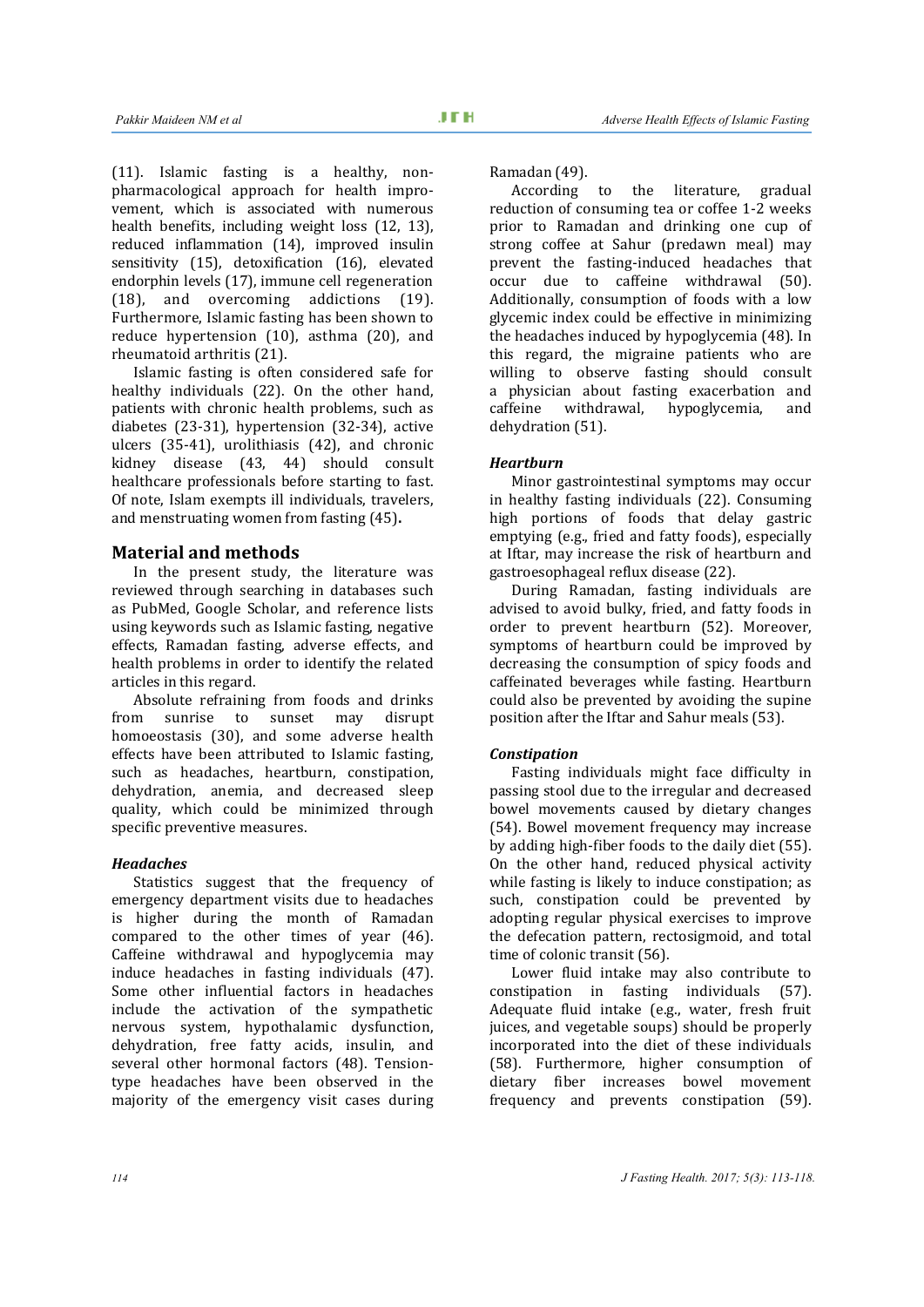Additionally, probiotics (e.g., yoghurt) helps prevent constipation (60).

#### *Dehydration*

Evidently, individuals avoid drinking fluids while fasting, which may result in dehydration. Although Islamic fasting is associated with dehydration, no detrimental health effects have been directly attributed to intermittent negative water balance (61).

Fluid balance could be achieved by drinking a minimum of 1-1.5 liters of water after Iftar and before sleep (62). Fasting individuals are advised to avoid caffeinated beverages (e.g., energy drinks) since caffeine increases fluid loss and thirst due to its diuretic properties (63). Water may be substituted with fruit juices, lowsodium soups, and water-rich fruits (e.g., watermelon, berries, grapes, and peaches) and vegetables (e.g., tomatoes, lettuce, and summer squash) (64). Moreover, it is recommended that the consumption of sweets and salty, spicy, fatty, and fried foods be avoided by fasting individuals from Iftar to Sahur (65).

#### *Decreased Sleep Quality*

Sleep quality might decline in fasting individuals during Ramadan due to the increased body temperature caused by the thermogenic effect of delayed meal time (66), which lowers the body temperature. In such cases, sleep quality could be improved by performing ablution (wudu) before bed (67). In addition, exposure to artificial light, which interrupts the normal circadian light cycles and disrupts the normal melatonin rhythms, should be avoided (68). Sleep quality can be enhanced by strengthening the circadian rhythm through increased exposure to sunlight, physical and social activities, and sleep hygiene (69). Also,

electronic devices, such as mobile phones, tablets, and laptops, should be kept out of the bedroom (70).

Sleeping on the back (supine position) should be avoided by fasting individuals, and it is recommended that they sleep on their side so as to improve the quality of sleep by reducing sleep apnea and snoring (71). Adherence to regular sleep and wake times could also strengthen the circadian rhythm, as well as the exposure to environmental and indoor lights, thereby leading to improved sleep quality (72).

Caffeine affects the neurotransmitters that control the secretion of melatonin, which is the principal hormone responsible for sleep synchronization. Therefore, consuming caffeinated drinks (e.g., energy drinks, coffee, tea, and cola) should be avoided during the permitted hours of Islamic fasting (73).

#### *Anemia*

Islamic fasting may significantly reduce the levels of hemoglobin, packed cell volume, and red blood cells, leading to the higher prevalence of anemia (74). In this regard, iron-rich foods (e.g., red meat, apricots, raisins, nuts, dates, soy bean, spinach, broccoli, and garlic) should be consumed in higher quantities in order to avoid the risk of anemia during Ramadan (75). Moreover, lentils are considered to be a proper source of iron and should be incorporated into the diet of fasting individuals (76).

Iron found in animal products (meat, poultry, and fish) might be absorbed better by the body (77). The absorption of iron increases by consuming the foods that contain vitamin C, such as lemon and tomato (78). Furthermore, drinking coffee and tea with meals should be avoided since it might lower iron absorption (79). The absorption of supplementary or

| Table 1. Adverse Health Effects of Islamic Fasting |                                   |                                                                                                                                           |  |
|----------------------------------------------------|-----------------------------------|-------------------------------------------------------------------------------------------------------------------------------------------|--|
| Author                                             | Measure                           | Response                                                                                                                                  |  |
| Topacoglu H et al. (46)                            | Headaches                         | Frequency of emergency department visit due to headaches is significantly<br>higher during Ramadan compared to the other times of year.   |  |
| Sadeghpour S et al. (22)                           | Hearthurn                         | Healthy individuals may be affected by minor gastrointestinal symptoms,<br>including heartburn.                                           |  |
| Sana SK (54)                                       | Constipation                      | Dietary changes in Islamic fasting may induce irregular and decreased<br>bowel movement frequency, resulting in constipation.             |  |
| Leiper $[B \text{ et al. } (61)]$                  | Dehydration                       | Fasting individuals do not drink any fluids during the day, which may lead<br>to dehydration.                                             |  |
| Roky R et al. (66)                                 | Decreased Sleep<br><b>Quality</b> | Delayed meal time during Ramadan increases the body temperature<br>through thermogenic effects, resulting in decreased sleep quality.     |  |
| Dewanti L et al. (74)                              | Anemia                            | Prevalence of anemia is higher during Ramadan due to the significant<br>reduction of hemoglobin, packed cell volume, and red blood cells. |  |

*J Fasting Health. 2017; 5(3):113-118. 115*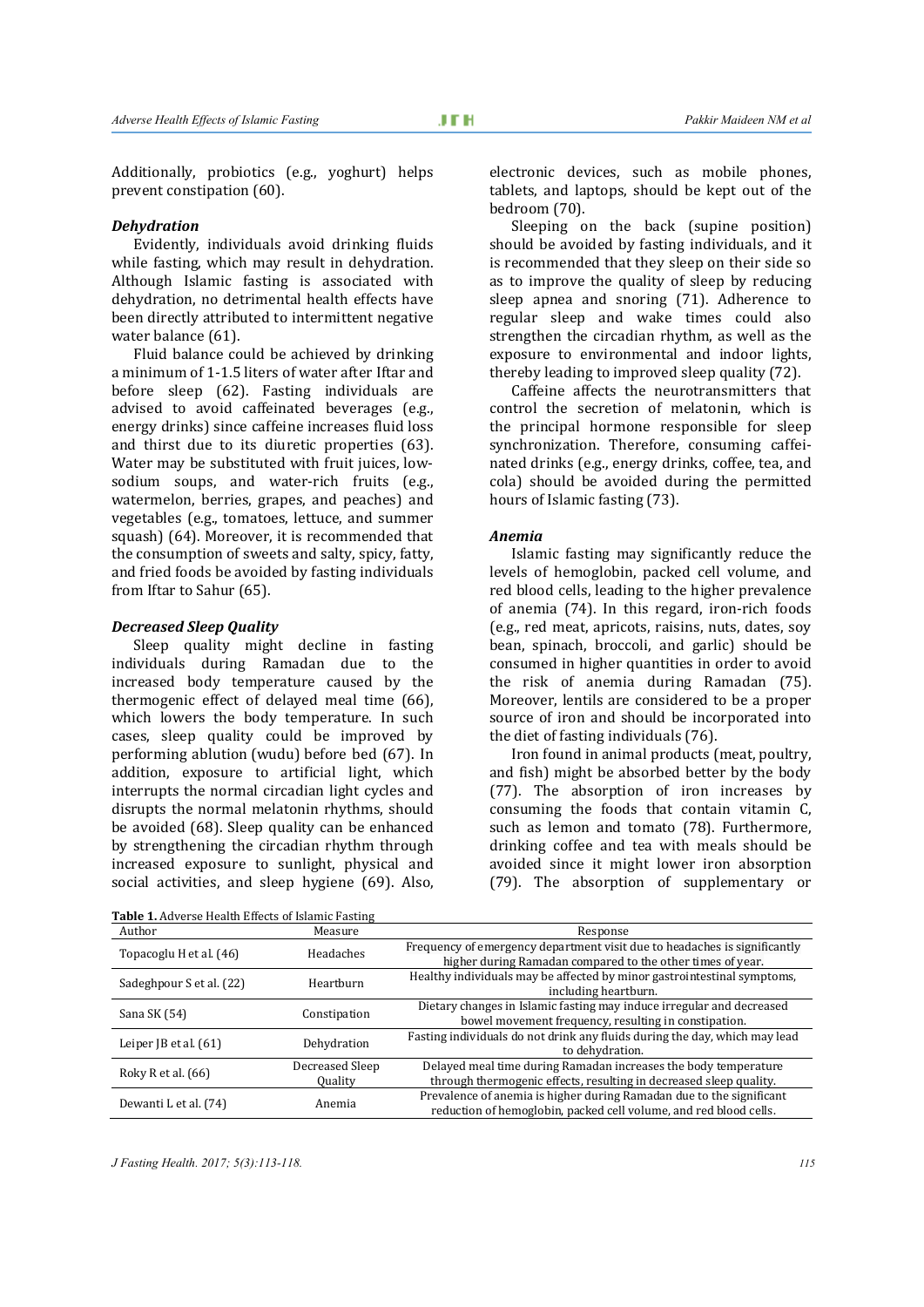dietary iron appears to be inhibited by calcium supplements. Therefore, regular intake of calcium supplements with meals should be avoided by fasting individuals (80). It is also advisable to avoid the consumption of calciumrich dairy products with the main meals (81).

### **Conclusion**

According to the current review, Islamic fasting could be beneficial for health if it is performed correctly. During Ramadan, fasting individuals are advised to adhere to a balanced diet that contains sufficient portions of fruits and vegetables, whole grains, pulses, meat, fish, milk, and dairy products. Moreover, fasting individuals must drink adequate fluids, such as water, fresh fruit juices, and soups, in order to prevent the possible adverse health effects associated with Islamic fasting. Also, these individuals should avoid deep-fried foods (e.g., pakora and samosa), sweets (e.g., gulab jamun and rasgulla), and fatty foods (e.g., paratha, oily curries, and greasy pastries).

Patients with chronic diseases, such as diabetes, coronary artery disease, cancer, ulcers, urolithiasis, and chronic kidney disease, should consult a healthcare professional before starting to fast. Although Islamic fasting is associated with some adverse health effects, no detrimental effects have been directly attributed to fasting in healthy individuals.

#### **References**

- 1. Aadil N, Houti IE, Moussamih S. Drug intake during Ramadan. BMJ. 2004; 329(7469):778-82.
- 2. Ibrahim WH, Habib HM, Jarrar AH, Al Baz SA. Effect of Ramadan fasting on markers of oxidative stress and serum biochemical markers of cellular damage in healthy subjects. Ann Nutr Metab. 2008; 53(3-4):175-81.
- 3. Hallak MH, Nomani MZ. Body weight loss and changes in blood lipid levels in normal men on hypocaloric diets during Ramadan fasting. Am J Clin Nutr. 1988; 48(5):1197-210.
- 4. Fedail SS, Murphy D, Salih SY, Bolton CH, Harvey RF. Changes in certain blood constituents during Ramadan. Am J Clin Nutr. 1982; 36(2):350-3.
- 5. Trepanowski JF, Bloomer RJ. The impact of religious fasting on human health. Nutr J. 2010; 9(1):57.
- 6. Spindler SR. Caloric restriction: from soup to nuts. Ageing Res Rev. 2010; 9(3):324-53.
- 7. Wan R, Ahmet I, Brown M, Cheng A, Kamimura N, Talan M, et al. Cardioprotective effect of

intermittent fasting is associated with an elevation of adiponectin levels in rats. J Nutr Biochem. 2010; 21(5):413-7.

- 8. Mattson MP, Wan R. Beneficial effects of intermittent fasting and caloric restriction on the cardiovascular and cerebrovascular systems. J Nutr Biochem. 2005; 16(3):129-37.
- 9. Longo VD, Mattson MP. Fasting: molecular mechanisms and clinical applications. Cell Metab. 2014; 19(2):181-92.
- 10. Varady KA, Hellerstein MK. Alternate-day fasting and chronic disease prevention: a review of human and animal trials. Am J Clin Nutr. 2007; 86(1):7-13.
- 11. Varady KA, Roohk DJ, McEvoy-Hein BK, Gaylinn BD, Thorner MO, Hellerstein MK. Modified alternate-day fasting regimens reduce cell proliferation rates to a similar extent as daily calorie restriction in mice. FASEB J. 2008; 22(6):2090-6.
- 12. Shehab A, Abdulle A, El Issa A, Al Suwaidi J, Nagelkerke N. Favorable changes in lipid profile: the effects of fasting after Ramadan. PloS One. 2012; 7(10):e47615.
- 13. Bouhlel E, Denguezli M, Zaouali M, Tabka Z, Shephard RJ. Ramadan fasting's effect on plasma leptin, adiponectin concentrations, and body composition in trained young men. Int J Sport Nutr Exer Metab. 2008; 18(6):617-27.
- 14. Faris MA, Kacimi S, Al-Kurd RA, Fararjeh MA, Bustanji YK, Mohammad MK, et al. Intermittent fasting during Ramadan attenuates proinflammatory cytokines and immune cells in healthy subjects. Nutr Res. 2012; 32(12):947-55.
- 15. Lu J, E L, Wang W, Frontera J, Zhu H, Wang WT, et al. Alternate day fasting impacts the brain insulin-signaling pathway of young adult male C57BL/6 mice. J Neurochem. 2011; 117(1):154-63.
- 16. Colbert D. Toxic relief: restore health and energy through fasting and detoxification. Florida: Charisma Media; 2011.
- 17. Akuchekian S, Ebrahimi A, Alvandian S. Effect of the holy month of Ramadan on coping strategies. J Res Med Sci. 2004; 9(2):65-8.
- 18. Cheng CW, Adams GB, Perin L, Wei M, Zhou X, Lam BS, et al. Prolonged fasting reduces IGF-1/PKA to promote hematopoietic-stem-cell-based regeneration and reverse immunosuppression. Cell Stem Cell. 2014; 14(6):810-23.
- 19. Aveyard P, Begh R, Sheikh A, Amos A. Promoting smoking cessation through smoking reduction during Ramadan. Addiction. 2011; 106(8):1379-80.
- 20. Johnson JB, Summer W, Cutler RG, Martin B, Hyun DH, Dixit VD, et al. Alternate day calorie restriction improves clinical findings and reduces markers of oxidative stress and inflammation in overweight adults with moderate asthma. Free Radic Biol Med. 2007; 42(5):665-74.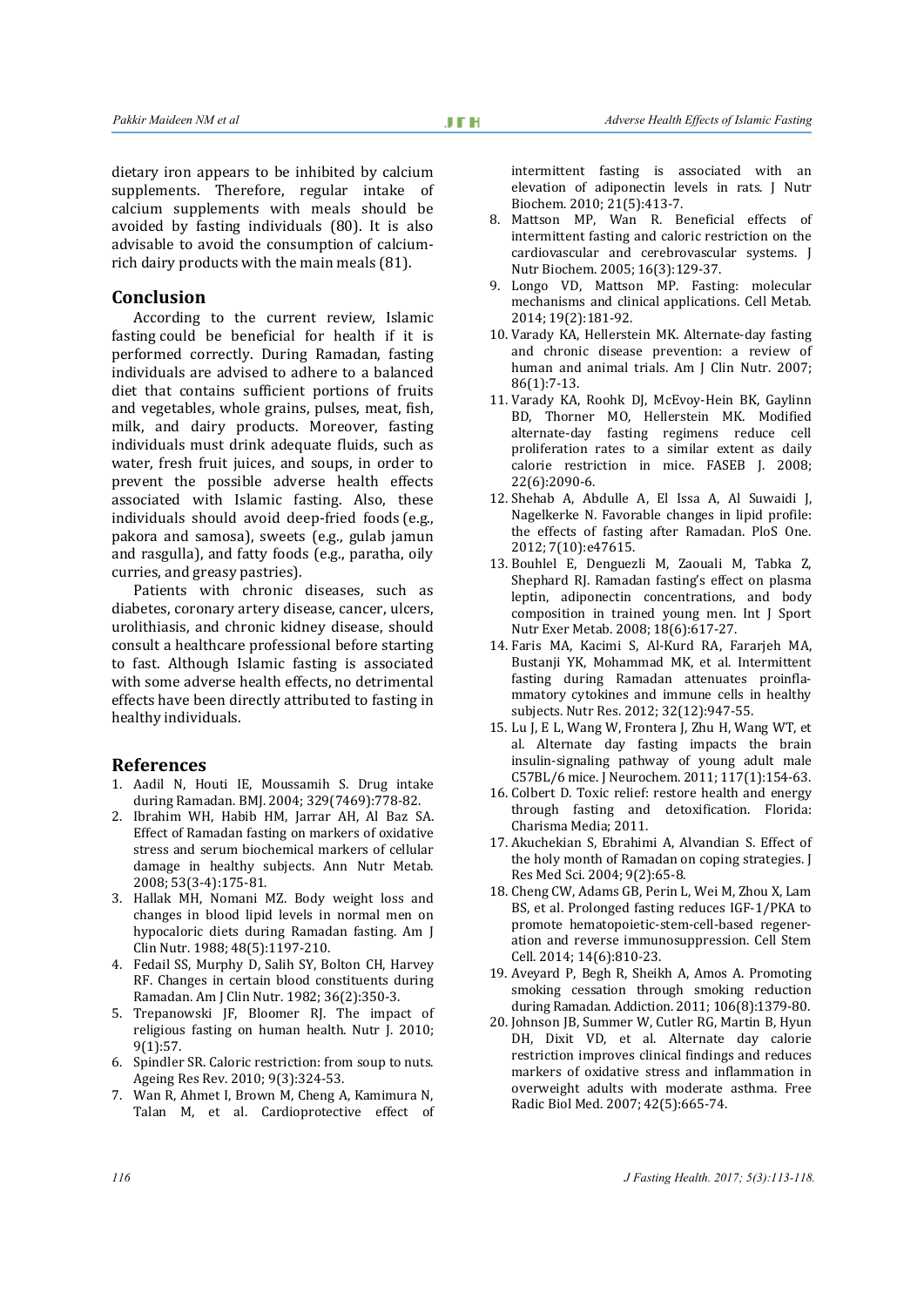- 22. Sadeghpour S, Keshteli AH, Daneshpajouhnejad P, Jahangiri P, Adibi P. Ramadan fasting and digestive disorders: SEPAHAN systematic review No. 7. J Res Med Sci. 2012; 17:150-8.
- 23. Salti I, Bénard E, Detournay B, Bianchi-Biscay M, Le Brigand C, Voinet C, et al. A population-based study of diabetes and its characteristics during the fasting month of Ramadan in 13 countries: results of the epidemiology of diabetes and Ramadan 1422/2001 (EPIDIAR) study. Diabetes Care. 2004; 27(10):2306-11.
- 24. Al-Arouj M, Assaad-Khalil S, Buse J, Fahdil I, Fahmy M, Hafez S, et al. Recommendations for management of diabetes during Ramadan. Diabetes Care. 2010; 33(8):1895-902.
- 25. Azizi F, Siahkolah B, Shahraz S, Sherafat-Kazemzadeh R, Zali M, Beheshti S. Ramadan fasting and diabetes mellitus. Arch Iran Med. 2003; 6(4):237-42.
- 26. Bravis V, Hui E, Salih S, Mehar S, Hassanein M, Devendra D. Ramadan Education and Awareness in Diabetes (READ) programme for muslims with type 2 diabetes who fast during Ramadan. Diabet Med. 2010; 27(3):327-31.
- 27. Mafauzy M, Mohammed WB, Anum MY, Zulkifli A, Ruhani AH. A study of the fasting diabetic patients during the month of Ramadan. Med J Malaysia. 1990; 45(1):14-7.
- 28. Azizi F. Islamic fasting and health. Ann Nutr Metab. 2010; 56(4):273-82.
- 29. Al-Arouj M, Bouguerra R, Buse J, Hafez S, Hassanein M, Ibrahim MA, et al. Recommendations for management of diabetes during Ramadan. Diabetes Care. 2005; 28(9):2305-11.
- 30. Hui E, Bravis V, Hassanein M, Hanif W, Malik R, Chowdhury TA, et al. Management of people with diabetes wanting to fast during Ramadan. BMJ. 2010; 340:c3053.
- 31. Jaleel MA, Raza SA, Fathima FN, Jaleel BN. Ramadan and diabetes: as-saum (the fasting). Indian J Endocrinol Metab. 2011; 15(4):268-73.
- 32. Perk G, Ghanem J, Aamar S, Ben-Ishay D, Bursztyn M. The effect of the fast of Ramadan on ambulatory blood pressure in treated hypertensives. J Hum Hypertens. 2001; 15(10):723-5.
- 33. Alkandari JR, Maughan RJ, Roky R, Aziz AR, Karli U. The implications of Ramadan fasting for human health and well-being. J Sports Sci. 2012; 30(Suppl 1):S9-19.
- 34. Habbal R, Azzouzi L, Adnan K, Tahiri A, Chraibi N. Variations of blood pressure during the month of Ramadan. Arch Mal Coeur Et Des Vaiss. 1998;

91(8):995-8.

- 35. Dönderici O, Temizhan A, Küçükbaş T, Eskioglu E. Effect of Ramadan on peptic ulcer complications. Scand J Gastroenterol. 1994; 29(7):603-6.
- 36. Malik GM, Mubarik M, Jeelani G, Tajamul H, Kadla SA, Lone BA, et al. Endoscopic evaluation of peptic ulcer disease during Ramadan fasting. Diagn Ther Endosc. 1996; 2(4):219-21.
- 37. Hosseini-Asl K, Rafieian-Kopaei M. Can patients with active duodenal ulcer fast Ramadan? Am J Gastroenterol. 2002; 97(9):2471-2.
- 38. Gokakin AK, Kurt A, Akgol G, Karakus BC, Atabey M, Koyuncu A, et al. Effects of Ramadan fasting on peptic ulcer disease as diagnosed by upper gastrointestinal endoscopy. Arab J Gastroenterol. 2012; 13(4):180-3.
- 39. El Mekkaoui Amine SK, Ihssane M, Adil I, Dafr-Allah B. Effect of Ramadan fasting on acute upper gastrointestinal bleeding. J Res Med Sci. 2013; 18(3):230.
- 40. Gokakin AK, Kurt A, Atabey M, Koyuncu A, Topcu O, Aydin C, et al. The impact of Ramadan on peptic ulcer perforation. Ulus Travma Acil Cerrahi Derg. 2012; 18(4):339-43.
- 41. Emami MH, Rahimi H. Effects of Ramadan fasting on acute upper gastrointestinal bleeding due to peptic ulcer. J Res Med Sci. 2006; 11(3):170-5.
- 42. Sagy I, Zeldetz V, Halperin D, Abu Tailakh M, Novack V. The effect of Ramadan fast on the incidence of renal colic emergency department visits. QJM. 2017; 110(9):571-6.
- 43. Bragazzi NL. Ramadan fasting and chronic kidney disease: a systematic review. J Res Med Sci. 2014; 19(7):665.
- 44. NasrAllah MM, Osman NA. Fasting during the month of Ramadan among patients with chronic kidney disease: renal and cardiovascular outcomes. Clin Kidney J. 2014; 7(4):348-53.
- 45. Sakr AH. Fasting in Islam. J Am Dietet Assoc. 1975; 67(1):17-21.
- 46. Topacoglu H, Karcioglu O, Yuruktumen A, Kiran S, Cimrin AH, Ozucelik DN, et al. Impact of Ramadan on demographics and frequencies of diseaserelated visits in the emergency department. Int J Clin Pract. 2005; 59(8):900-5.
- 47. Torelli P, Manzoni GC. Fasting headache. Curr Pain Headache Rep. 2010; 14(4):284-91.
- 48. Hufnagl KN, Peroutka SJ. Glucose regulation in headache: implications for dietary management. Expert Rev Neurother. 2002; 2(3):311-7.
- 49. Bener A, Azhar A, Bessisso M. Do fasting and life style eating habits in Ramadan affect headache? Nutr Food Sci 2007; 37(6):427-33.
- 50. Awada A, Jumah MA. The First-of-Ramadan Headache. Headache. 1999; 39(7):490-3.
- 51. Abu-Salameh I, Plakht Y, Ifergane G. Migraine exacerbation during Ramadan fasting. J Headache Pain. 2010; 11(6):513-7.

*J Fasting Health. 2017; 5(3):113-118. 117*